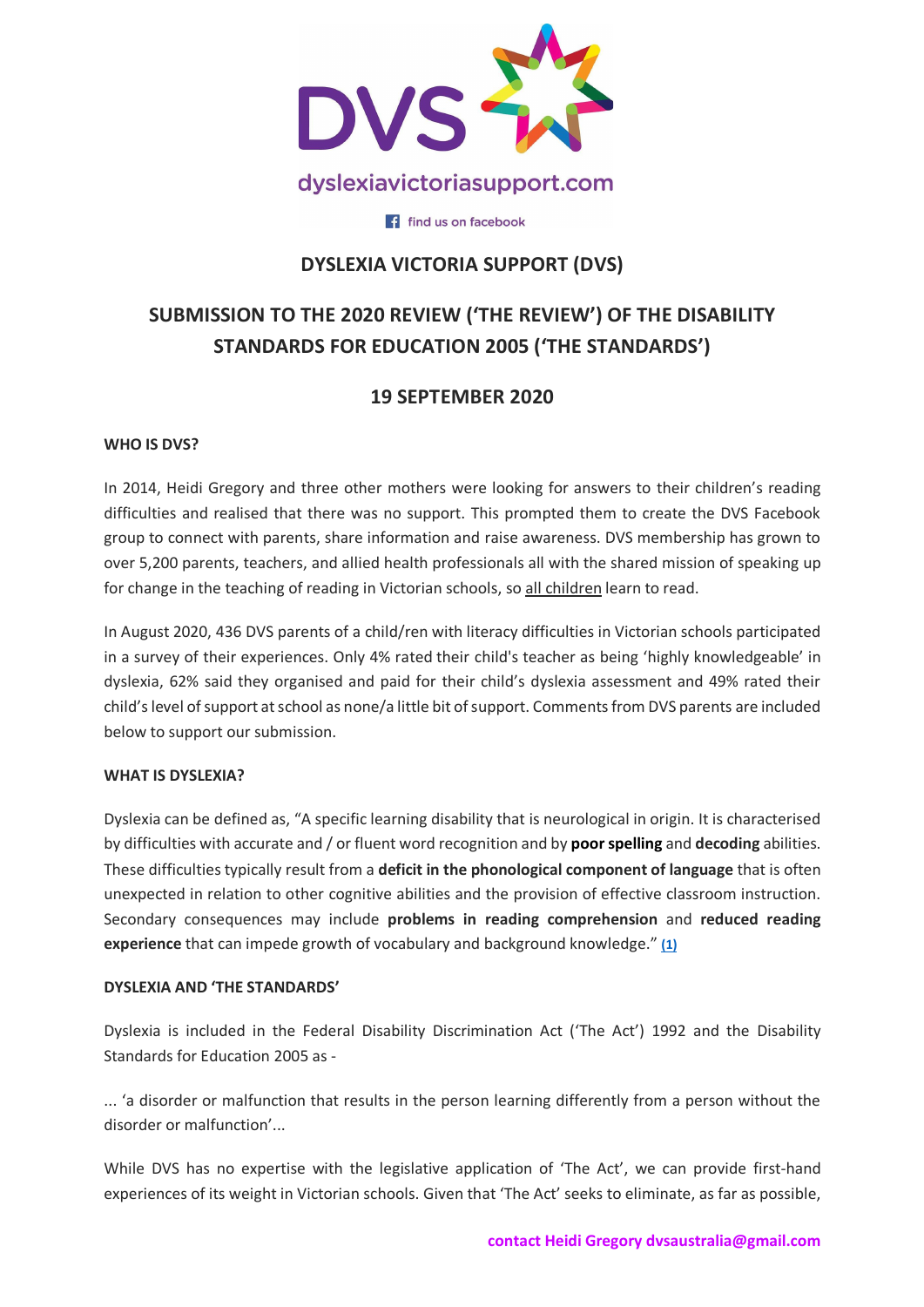

## dyslexiavictoriasupport.com

#### $\left| \cdot \right|$  find us on facebook

discrimination against people with disabilities', 'The Act' and its subordinate legislation 'The Standards' are in our experience, incredibly ineffective.

## **DVS RESPONSE TO THE 2020 REVIEW OF 'THE STANDARDS' SUMMARY DISCUSSION PAPER**

## **QUESTION ONE - Do barriers still exist for students with disability wanting to access and participate in education and training?**

As parents of children with dyslexia, it is our experience that the greatest barrier to our children's access and participation in education is the way reading, writing, and spelling is taught in schools. Put simply, dyslexic children are destined to reading failure under the prevailing 'balanced literacy/whole language/3-cueing' approach in schools.

*'Whole language/ 3 cue system used. Acknowledgement that this does not work for him but refusal to use systematic synthetic phonic approach. Refusal to do anything to help him.' DVS parent* 

*'Student reached year 3 unable to read at all and for ever confused with instruction. Commenced tutoring once a week and daily practice using explicit systemic [sic] phonics and now learnt all his sounds and able to read only issues now is trying to 'undo' previously learnt bad habits from school instruction.' DVS parent*

*'Whole word - balanced literacy with reliance on sight words No evidence based instruction No structured phonics program My child is a casualty of poor literacy instruction.' DVS parent* 

'School uses balanced literacy approach which provides no support at all for my child in *learning to read'*. *DVS parent* 

*'At a whole school level they used a balanced literacy approach which included teaching children to memorize sight word lists, guess words from context or from predictable readers. My child found it very stressful and learning to read filled her with anxiety.' DVS parent* 

## **QUESTION TWO - Supporting students: Have you or your child been appropriately supported during your / their education? This includes being able to access supports, including specialist resources.**

As illustrated below, children at risk for dyslexia are not identified on school arrival nor provided with early intervention under the prevailing 'wait and see' model. DVS parents report Reading Recovery as the most common reading intervention program despite it not being suitable for dyslexic learners.

*'First two years they just kept saying "it will click", it didn't. Nothing got arranged until the end of grade 2. Intervention at school only consisted of Reading Recovery which was useless.' DVS parent* 

*'School was blatantly neglectful-wait and see attitude and you need to read to your child at home more!' DVS parent*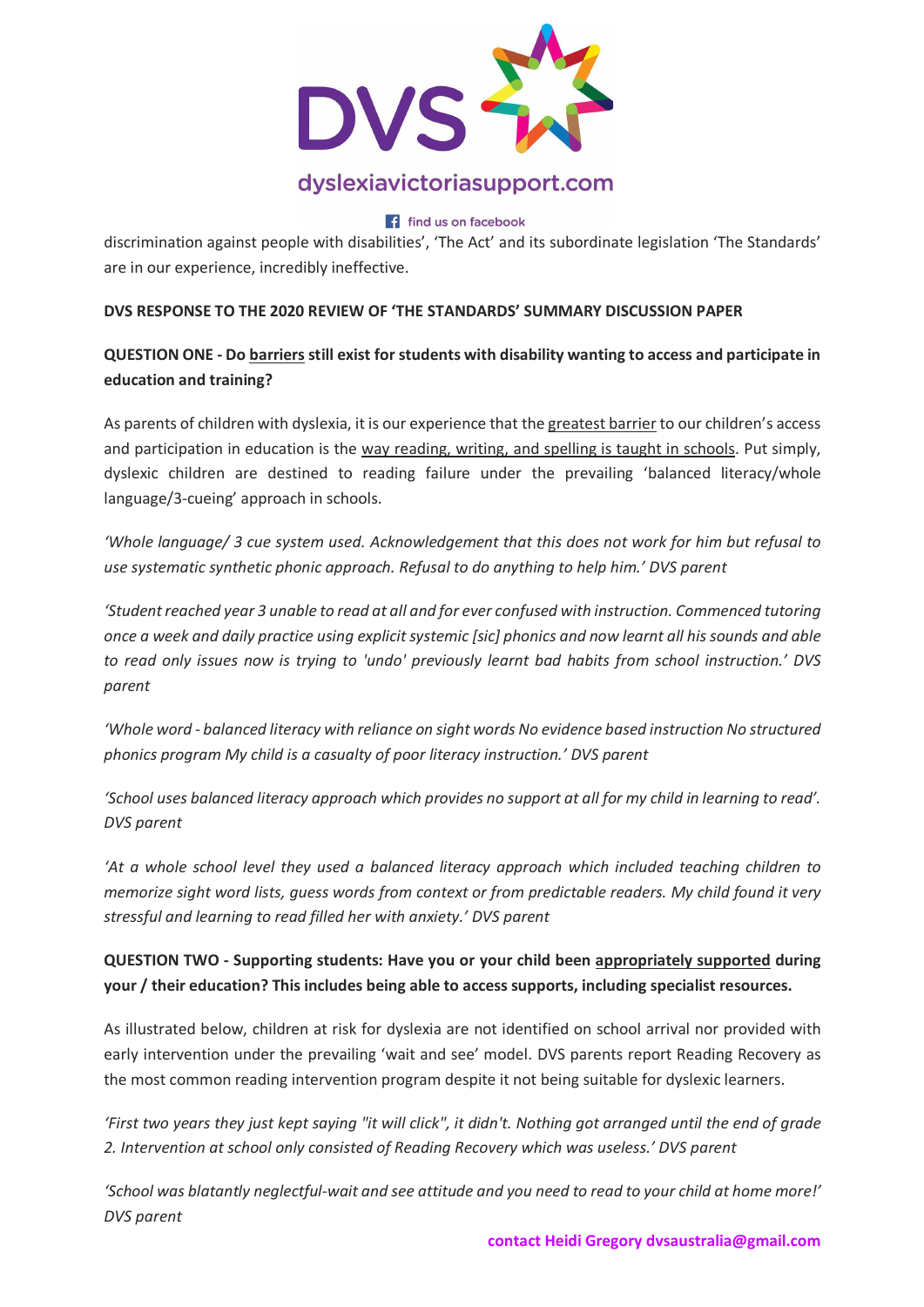

## dyslexiavictoriasupport.com

#### $\left| \cdot \right|$  find us on facebook

*'Despite having clear warning signs of dyslexia her early primary teachers did not pick up any difficulties despite me raising concerns. Her grade two teacher shared my concerns though told me to 'wait and see' instead of getting her tested. I organised and paid for testing when she was in grade 3.' DVS parent* 

*'Schools seem reluctant to refer for further testing and too often play the wait and see game. It is so damaging for our children.' DVS parent* 

## **THE 'WAIT AND SEE' MODEL** *(THE 'WAIT TO FAIL' MODEL)*



## **QUESTION THREE - Participation: Has your education provider/s made reasonable adjustments to ensure you or your child can participate in education? This includes participating in courses and programs, the curriculum, and using facilities. How did your education provider consult with you?**

Parents are most likely to have identified and paid for a private assessment of dyslexia. Even with an educational psychologist report confirming dyslexia with recommendations for classwork, homework, and assessments such as NAPLAN and VCE exams, it is common for children to receive no individual learning plan (ILP) nor any documented reasonable adjustments. In cases of the education provider agreeing to reasonable adjustments, their use is often inconsistent, dependent on teacher discretion, not sufficiently monitored for effectiveness and may not be preceded by consultation with the child or the parent of the child.

*'Very late diagnosis (Grade 4) after years of "literacy" support - reading recovery. - smart spelling program - no adjustments made once despite recommendations.' DVS parent*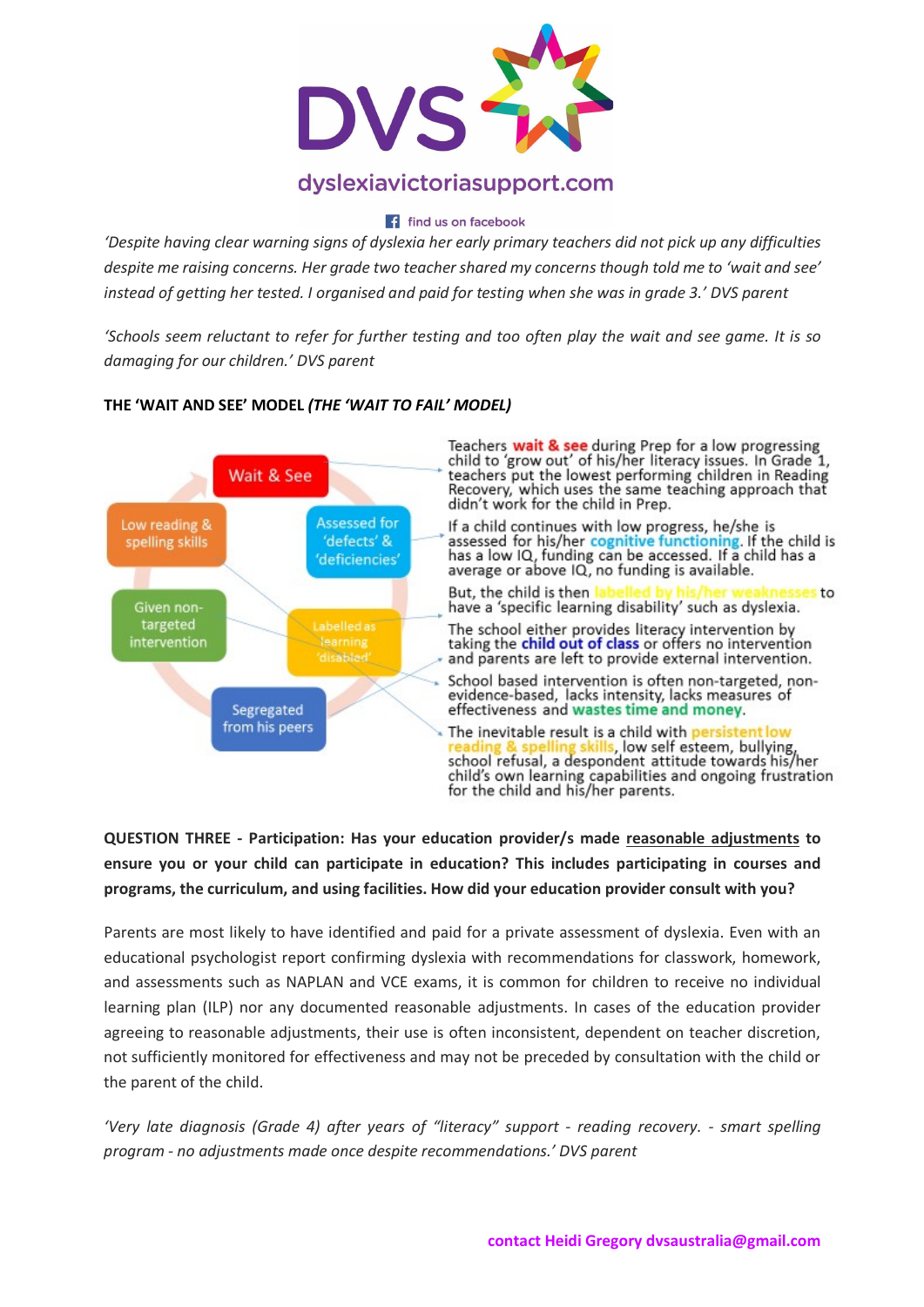

## dyslexiavictoriasupport.com

#### $\left| \cdot \right|$  find us on facebook

*'It's been a massive "fight" to get an ILP. Little understanding of how to write and implement an effective ILP meant had one for 6 months then nothing for years, then another attempt but goals were non evidence based and ILP was never monitored or evaluated.' DVS parent*

*'The school refused to do an ILP and after lengthy periods of waiting they only completed one after a complaint to the Dept of Ed. The ILP they produced was appalling quality and did not address his learning needs or any recommendations in his psychological assessment. I had to advocate very strongly to have the ILP re-written and it was still of very poor quality.' DVS parent* 

*'If a child has a learning difficulty and the school is aware of this, adjustments should be made. Parents should not be required to spend exorbitant amounts of money on assessments for VCE adjustments. This is ludicrous, it's a human right that our children have access to an education system that caters to their needs.' DVS parent* 

**QUESTION FOUR - Harassment or victimisation: If you or your child experienced harassment or victimisation in an education setting, what happened? What steps did your / their education provider take to address this?**

DVS parents of dyslexic children report instances of harassment by teachers and/or peers in relation to their reading difficulties that cause humiliation and/or distress. As a result, it is common for dyslexic children to try to hide their difficulties in reading, spelling, and writing due to the shame they feel.

*'At our previous local primary school now six years ago my child was repeatedly bullied by the teacher for "not trying", "not concentrating" and "not remembering". It was through his peers telling their parents and in turn them telling us of these issues we took him out of the school and moved him.' DVS parent* 

*'There are always flaws, so often specialist teachers forget and emergency teacher aren't across our daughter's difficulties, making her read aloud in class - completely traumatising her.' DVS parent* 

*'The school does not know how to teach literacy to my child. They try, but treat her like she has an intellectual disability not a learning difficulty. It is very upsetting and she often feels 'dumb' (her description of herself). Then they just say to just do what you can, and she falls further and further behind.' DVS parent* 

*'My child's teachers generally have no understanding they have stated that he is lazy and if he worked harder he would be better off'. DVS parent* 

*'It [remote learning] was great he progressed so much no bullying no harassment from teachers he did so well'. DVS parent*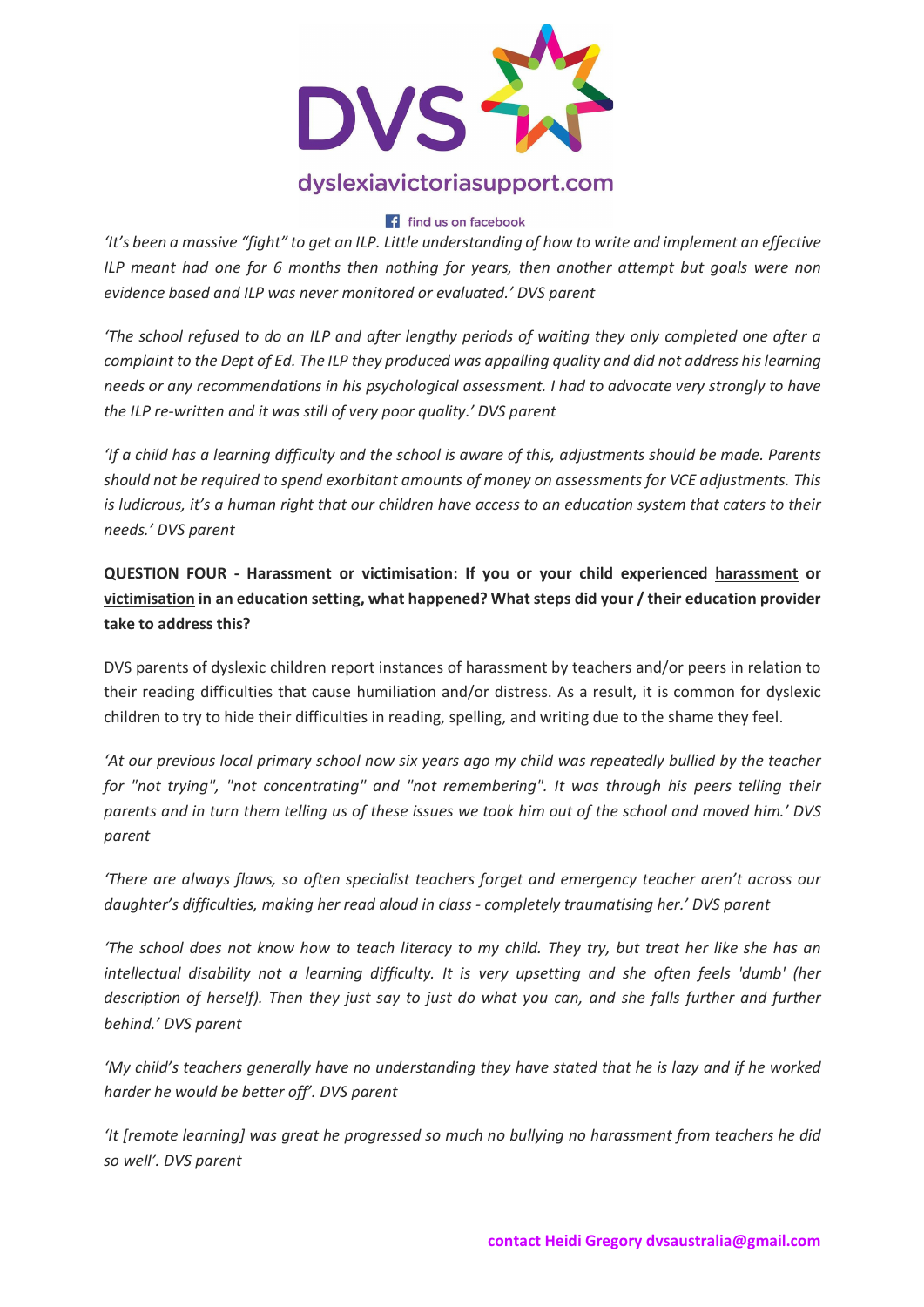

find us on facebook

### **DVS PROPOSALS**

- 1. Make new legislation to replace 'The Standards' in collaboration with education providers, disability community members and their representatives. In the new legislation, 'dyslexia' (as well as other specific learning disabilities) should be stated, a definition of 'consultation' should be specific, and the provision of 'reasonable adjustments' should be mandated.
- 2. Parents/carers should be provided with the new legislation when their child enters school and every subsequent year as well as information on a transparent, cost-free pathway for dispute resolution that is independent of education departments. All schools should be required to include the new legislation on their website.

## **DVS SUPPLEMENTARY PROPOSALS**

- 3. The Federal Government and/or State Governments should agree on a standard definition of dyslexia (as well as other specific learning disabilities) in consultation with AUSPELD or similar.
- 4. The Federal Government and/or State Governments should provide 'AUSPELD accredited or similar' online tools for education providers to upskill staff as well as audit their practices in areas such as: learning disabilities, reading, writing and spelling curriculum and pedagogy, screening, assessments, reading intervention, reasonable adjustments and individual learning plans.
- 5. The Federal Government and/or State Governments should raise awareness of dyslexia (as well as other specific learning disabilities) in consultation with AUSPELD or similar.
- 6. The Federal Government and/or State Governments should promote excellence in whole-school practice. In Victoria, Bentleigh West PS exemplifies how all children can be provided with a fair education via their early screening, structured curriculum with explicit direct instruction (EDI), and Response to Intervention (RTI) practices.

#### **FINAL WORDS**

The pervasiveness of discrimination and inequity in education for children with dyslexia demonstrates 'The Standards' are a failure and need to be replaced by robust legislation. As parents, we will always speak up for a fair education for our children, but we can only do so much on our own.

*'They are extraordinary little humans who deserve every opportunity to shine in the sun like everyone else, rather than hiding in the shadows!' DVS parent*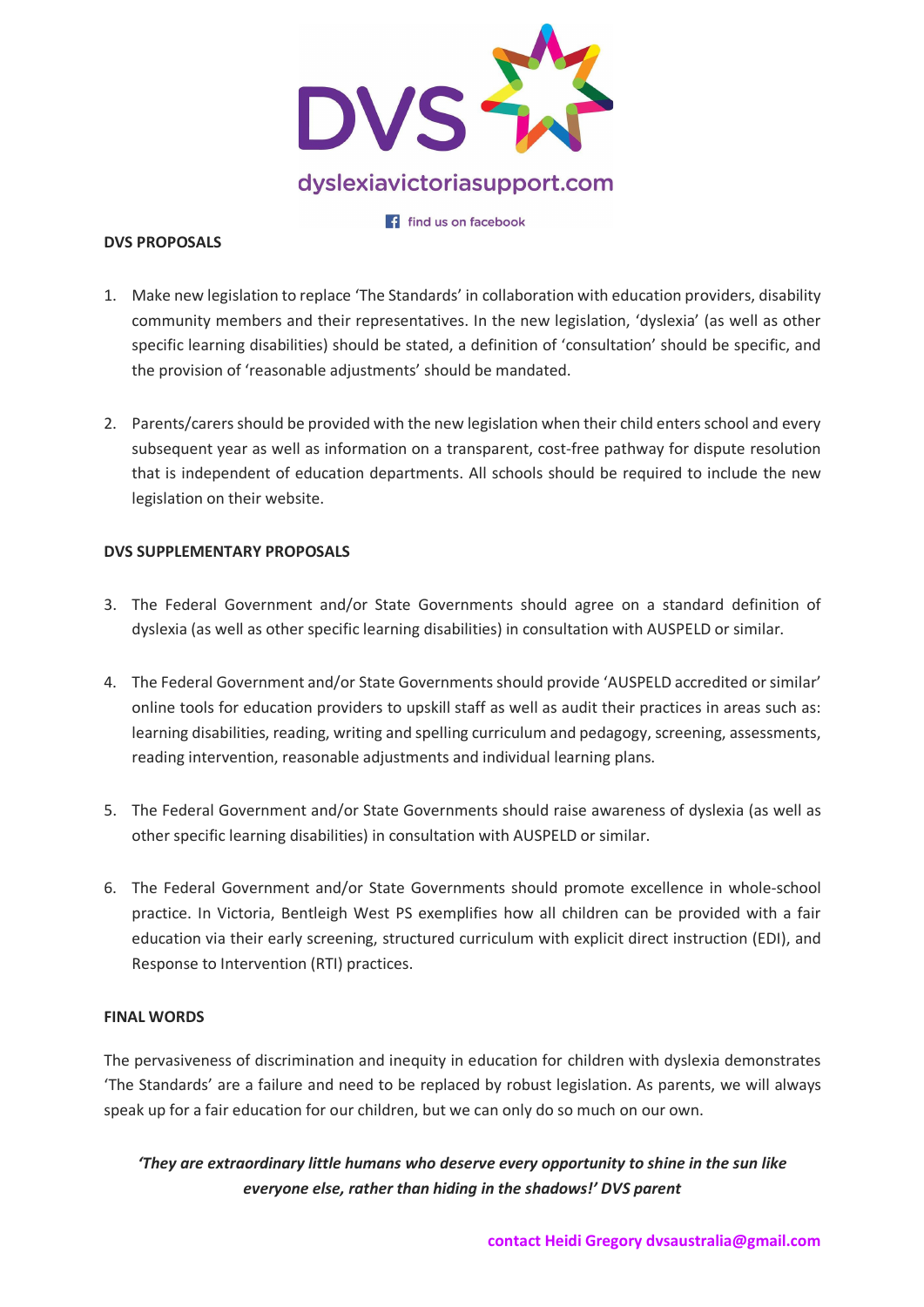#### , parent

of child with dysgraphia and ASD. Another child with suspected dyslexia, ADHD, ASD, ODD

 parent of a child with dyslexia

## parent

of two children with dyslexia and ADHD.

 parent of a child with ID

parent of 2 boys with Dyslexia, Dyscalculia, dysgraphia and possible Add and Asd

 aunt to child with dyslexia

Disability

Advocate

educator and parent of 3 children with dyslexia

parent of a son with dyslexia, and early childhood teacher.

parent of a child with dyslexia.

 I have Dyslexia, and Hyperlexia.



parent of children with dyslexia and ADHD and literacy tutor at Learning Fundamentals



parent

of a child with dyslexia and suspected dysgraphia

Occupational Therapist, parent of two kids with dyslexia, dysgraphia and ADHD

parent

of 2 children with dyslexia

parent of two children with dyslexia one child Inattentive ADHD and Asperger traits and my other has ADHD and Asperger traits

Primary School Teacher

 parent of child with dyslexia and dysgraphia

 parent of child with dyslexia

parent of a child with Autism, ADHD, Dyslexia and Dysgraphia



two children with dyslexia, dyscalculia, ASD and ADHD

parent of a child with Dyslexia

 parent of child with dyslexia

### parent

of a child with dyslexia, ADHD and ODD and a senior college teacher

Learning Support Officer, Tutor, mother of child with dyslexia

kinship

carer for my granddaughter aged 10 with dyslexia, dyscalculia, dysgraphia and associated anxiety

 parent of 8 year old with dyslexia

 parent of a child with dyslexia

parent of a child with Dyslexia, Dysgraphia and Anxiety

 mother of a child with dyslexia and dyscalculia

 parent of a child with Dyslexia and ADHD

parent of child with severe dyslexia and Occupational Therapist

 parent to a son with adhd and dyslexia

son

with dyslexia

parent of daughter with dyslexia, ADHD and mild autism

parent of a child with dyslexia

parent of

a child with dyslexia, dyscalculia and dyspraxia. Learning Support Assistant

## parent of

a grade 2 child with dyslexia

 parent of a child with dyslexia

 parent of child with dyslexia

parent

of child with dyslexia and ASD, parent of a child with dyslexia, ASD, ADHD, OCD, ODD & mild CP

 parent of a child with dyslexia and dysgraphia

parent of 2

parent of 3 clever children with dyslexia

parent of a child with dyslexia and dysgraphia

 parent of a child with Dyslexia and a child with autism and adhd struggling with literacy

 parent of a dyslexic/dysgraphia child



dyslexic boys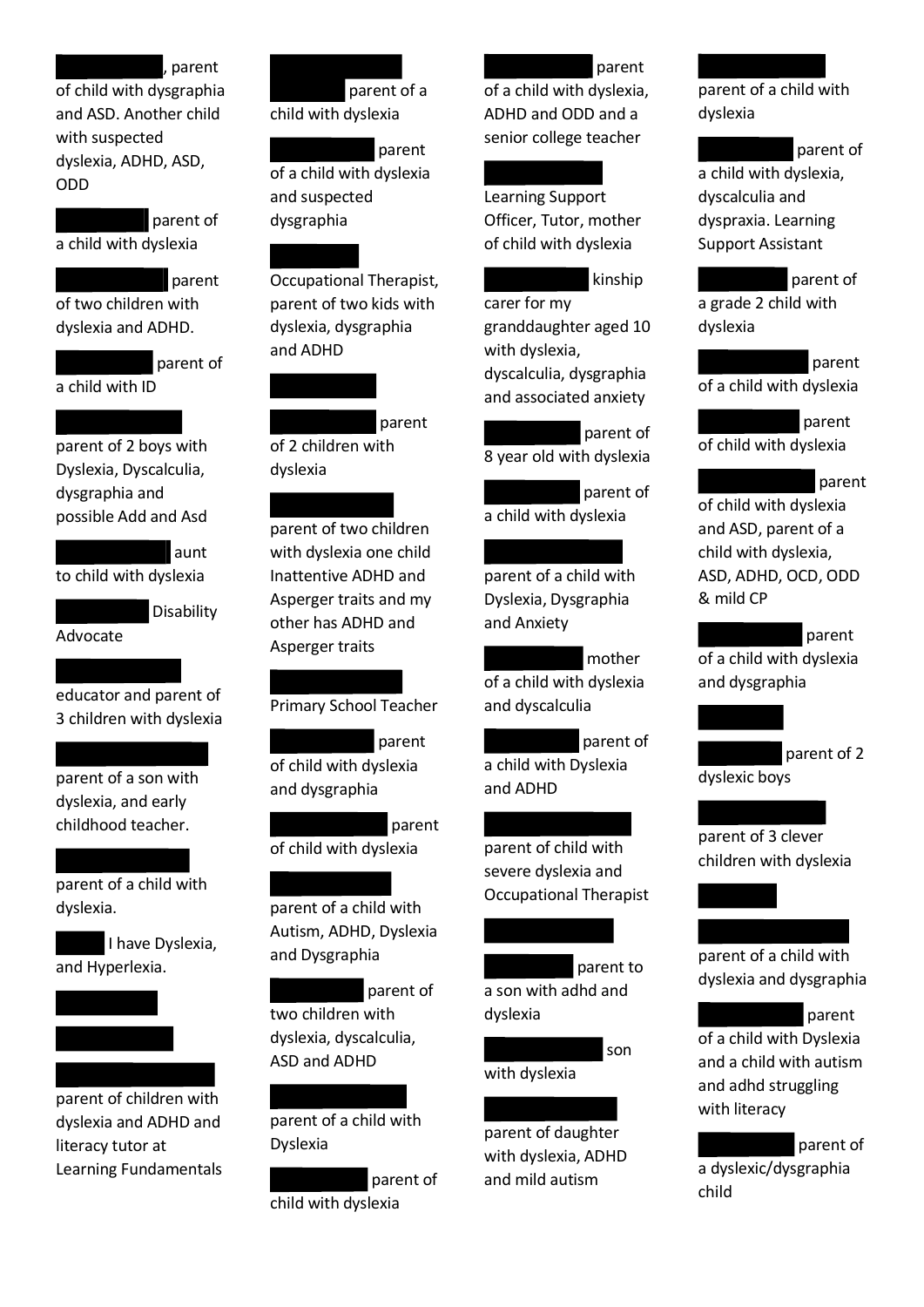parent of a child with Dyslexia

 parent of a child with ASD, ADHD and Dyslexia, Dysgraphia

parent of child with Dyslexia

 mother of a child with reading difficulties

Teacher, Literacy Therapist, and individual with dyslexia and dysgraphia, and parent of children with dyslexia and dysgraphia

 mother of a dyslexic son

 parent of a child with dyslexia

parent of a primary school aged child with Dyslexia, poor working memory, anxiety and low self-esteem

daughter of a dyslexic father, wife of a dyslexic husband, mother of a dyslexic, DLD son, mother of a dyslexic, ADD son, mother of a dyslexic daughter

 parent of a child with dyslexia

parent of a child with

dyslexia, dysgraphia, ASD and ADHD

 parent of two children with dyslexia

 parent of a child with Dyslexia and Auditory Processing Disorder

 parent of a child with Dyslexia

parent of a child provisionally disgnosed with dyslexia

parent

parent of a child with dyslexia and adhd

parent of a child with dyslexia

 parent of child with Dyslexia, Dysgraphia and ADHD. Education Support Worker

 retired Primary School teacher, Tutor

 parent of a child with learning difficulties maybe dyslexia

 parent of child with Dyslexia

 parent of a child with dyslexia

, parent of a child with dyslexia

parent

of a child with dyslexia, dyscalculia and anxiety

 parent of a child with dyslexia, English Language Teacher, advocate for educational equity

Occupational Therapist & mum to child with dyslexia, giftedness & ADHD

Specialist teacher and dyslexia tutor

 parent of a child with dyslexia. Works with people who have a disability

mother of child 10yrs with Dyslexia & slow working memory and ADHD

 parent of child with Dyslexia, Poor Working Memory, Slow Processing Speed and Inattentive ADD

 parent of a child with dyslexia, dyscalculia and ADHD.

 Principal Teaching Practitioner

parent

parent to a child with dyslexia, dysgraphia, dyscalculia, add, and anxiety

Primary school Teacher -Literacy Intervention Specialist

Learning Intervention Specialist Teacher

mother to three children, two of which have a SLD (and Occupational Therapist)

parent of a dyslexic child, teacher, intervention specialist, dyslexia advocate

# parent to child

diagnosed with Dyslexia, Dysgraphia, DCD, Anxiety, Tourettes, SPD & Combined ADHD. Also parent to child with Learning Difficulties under private investigation, specifically reading, spelling & numeracy deficits. Diagnosed combined ADHD

parent of children with SLDs, advocate, admin of Dyslexia Victoria Support

 parent of child with dyslexia and dysgraphia, primary & secondary school teacher, specialist literacy tutor

 parent of 2 children with dyslexia

 parent of a child with mild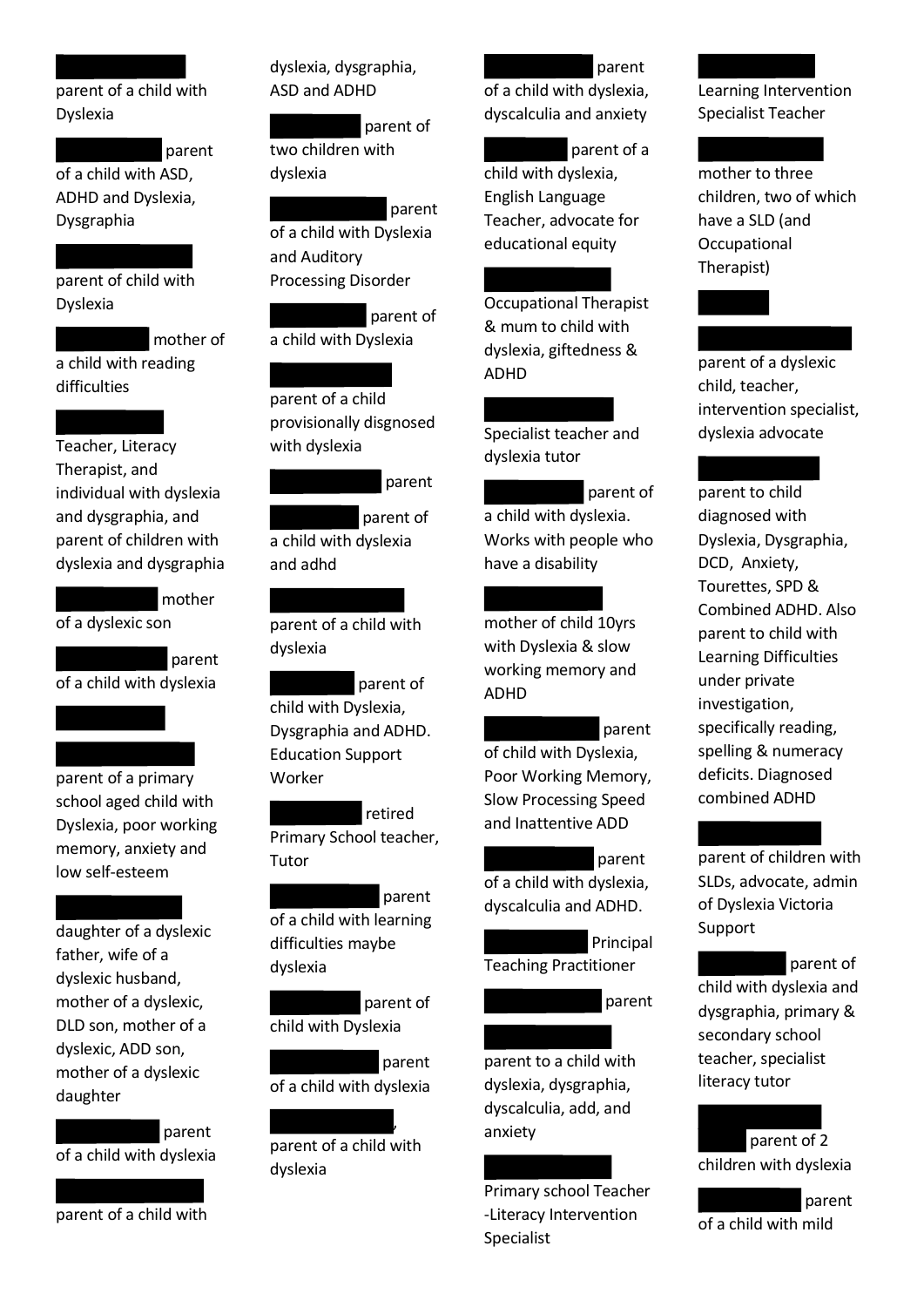expressive language disorder and autism spectrum disorder; aunt of a teenager of dyslexia

parent of two daughters with dyslexia

parent

primary school teacher and parent of a child with dyslexia and dysgraphia

 parent of a child with dyslexia and MSL tutor/Integration aide

 parent of a child with dyslexia and dysgraphia

parent of a child with Dyslexia and Autism

 parent of a child with dyslexia

Speech Pathologist and Specialist Literacy Teacher

 parent of child with dyslexia

mother of a dyslexic child

 parent of two children with dyslexia

 mother of 14 year old dyslexic boy

 specialist literacy tutor

 parent of two children with dyslexia, dysgraphia and ADHD

parent of a child with dyslexia

parent

of 2 children with dyslexia

 parent of child with dyslexia and primary school teacher

parent of 10yo child with dyslexia

integrated aid

 parent of child with dysgraphia

parent of client with dyslexia, dyscalculia & dysgraphia

 parent of a child with dyslexia

Accessibility Services at University

parent of child with Dyslexia, Dysgraphia and Dyscalculia

 parent of dyslexic child

parent of

two dyslexic children aged 7 and 9

parent of a child with dyslexia

Literacy Intervention Teacher

 parent of a child with dyslexia, dyscalculia, dysgraphia and dyspraxia

 parent of a child with dyslexia

 teacher and tutor

 mother of two teenage children with SLD, and parent advocate (complex profile for children consisting of dyslexia, dyscalculia, ADHD, working memory and dysgraphia)

 parent of a child with dyslexia and dyscalculia

parent of children with dyslexia and ADHD

 parent of a child with Dyslexia, ADHD and ASD

 parent of child with dyslexia

parent of two children with Dyslexia one of which also has ASD

 parent of a struggling reader

 parent of a child with Dyslexia and ADHD

child with Dyslexia

MSL

specialist and primary school teacher

parent of a child with dyslexia, dysgraphia, borderline dyscalculia and anxiety disorder

 primary school teacher and parent of a child with

**Early** Childhood Teacher / parent of children with dyslexia/ sister and daughter to people with dyslexia

dyslexia

parent of a child with SLD, ADHD, Non verbal learning disorder, dyspraxia

Primary

primary school teacher

Teacher

 parent of a child with dyslexia

parent of child with dyslexia, dysgraphia and adhd.

 parent to child 1 with dyslexia, dyscalculia and dysgraphia, anxiety, child 2 with dysgraphia and ADHD, child 3 showing similar behaviours to siblings

aunt

of a child with dyslexia